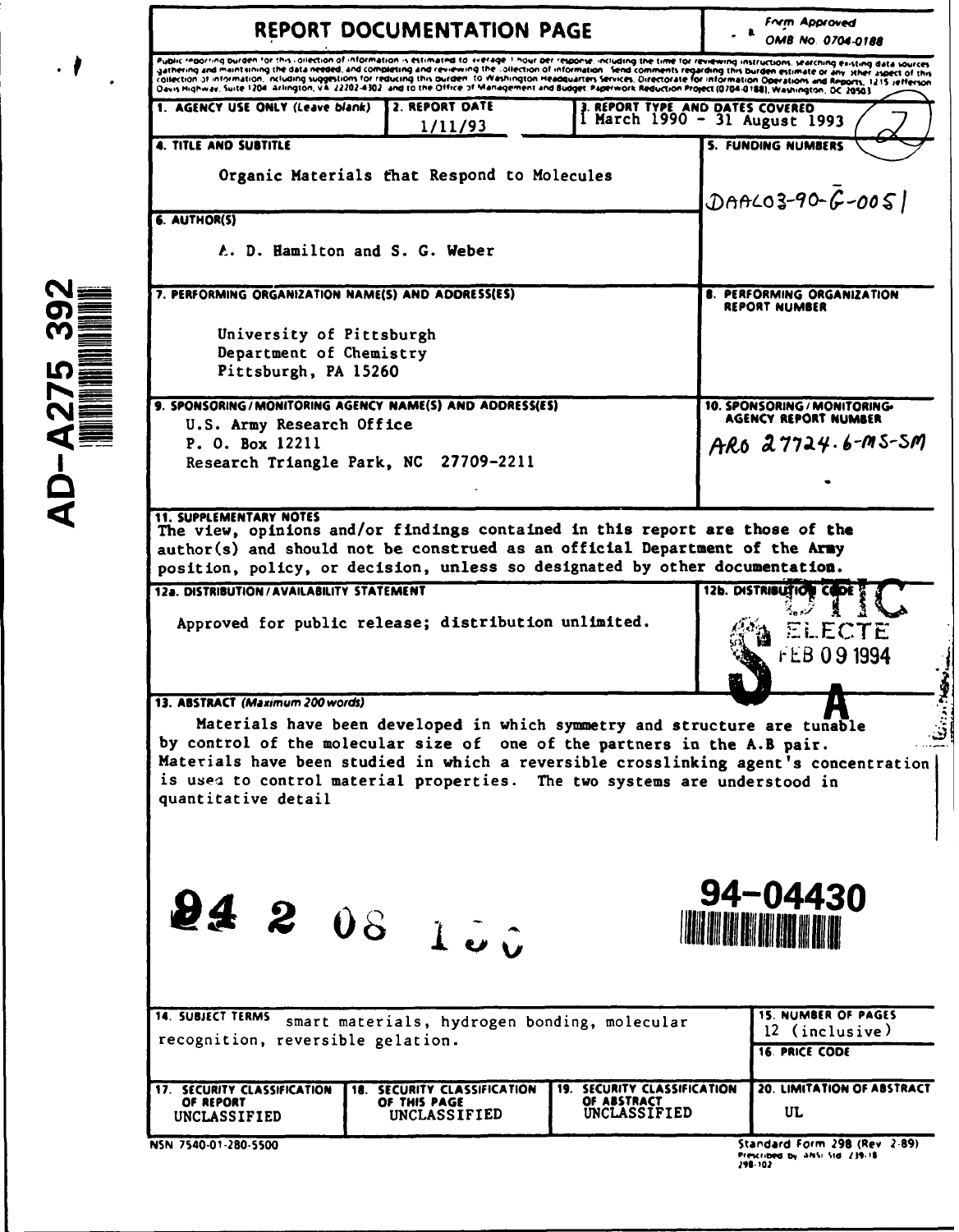# PROGRESS REPORT

# FIFTY COPIES REQUIRED

1. ARO PROPOSAL NUMBER: 27724-MS-SM

- 2. PERIOD COVERED BY REPORT: 1 March 1990 31 August 1993
- 3. TITLE OF PROPOSAL: Organic Materials that Respond to
- 4. CONTRACT OR GRANT NUMBER: DAAL-03-90-G-0051
- 5. NAME OF INSTITUTION: University of Pittsburgh

**Molecules** 

- 6. AUTHORS OF REPORT: A. D. Hamilton and S. G. Weber
- 7. LIST OF MANUSCRIPTS SUBMITTED OR PUBLISHED UNDER ARO SPONSHIP DURING THIS REPORTING PERIOD, INCLUDING JOURNAL REFERENCES:

See attached sheet

# 8. SCIENTIFIC PERSONNEL SUPPORTED BY THIS PROJECT AND DEGREES AWARDED DURING THIS REPORTING PERIOD:

- Dr. A. D. Hamilton (Principal Investigator)
- Dr. S. G. Weber (Co-Principal Investigator)
- Ms. S. Jones (Graduate Research Assistant)
- Mr. E. Fan (Graduate Research Assistant)
- Mr. J. Albert (Graduate Research Assistant)
- Mr. B. Davis (Graduate Research Assistant)
- Mr. K. Ismail (Graduate Research Assistant)
- Mr. E. Wise (Graduate Research Assistant) *64*

Mr. Ji Yang (Graduate Research Assistant)

9. REPORT OF INVENTIONS (BY TITLE ONLY):

None

| DT. A. D. Hamilton (Principal Investigator) |                                  | Accesion For              |  |  |
|---------------------------------------------|----------------------------------|---------------------------|--|--|
| Dr. S. G. Weber (Co-Principal Investigator) | <b>NTIS</b>                      | CRAEL                     |  |  |
| Ms. S. Jones (Graduate Research Assistant)  | DTIC TABLE<br>Ð<br>Unannou, Unit |                           |  |  |
| Mr. E. Fan (Graduate Research Assistant)    |                                  | <b>Justification:</b>     |  |  |
| Mr. J. Albert (Graduate Research Assistant) | By<br>Distribution /             |                           |  |  |
| Mr. B. Davis (Graduate Research Assistant)  | Availability Colles              |                           |  |  |
| Mr. K. Ismail (Graduate Research Assistant) | Dist                             | Avail and / or<br>Special |  |  |
| Mr. E. Wise (Graduate Research Assistant)   |                                  |                           |  |  |
| Mr. Ii Yang (Graduate Research Assistant)   |                                  |                           |  |  |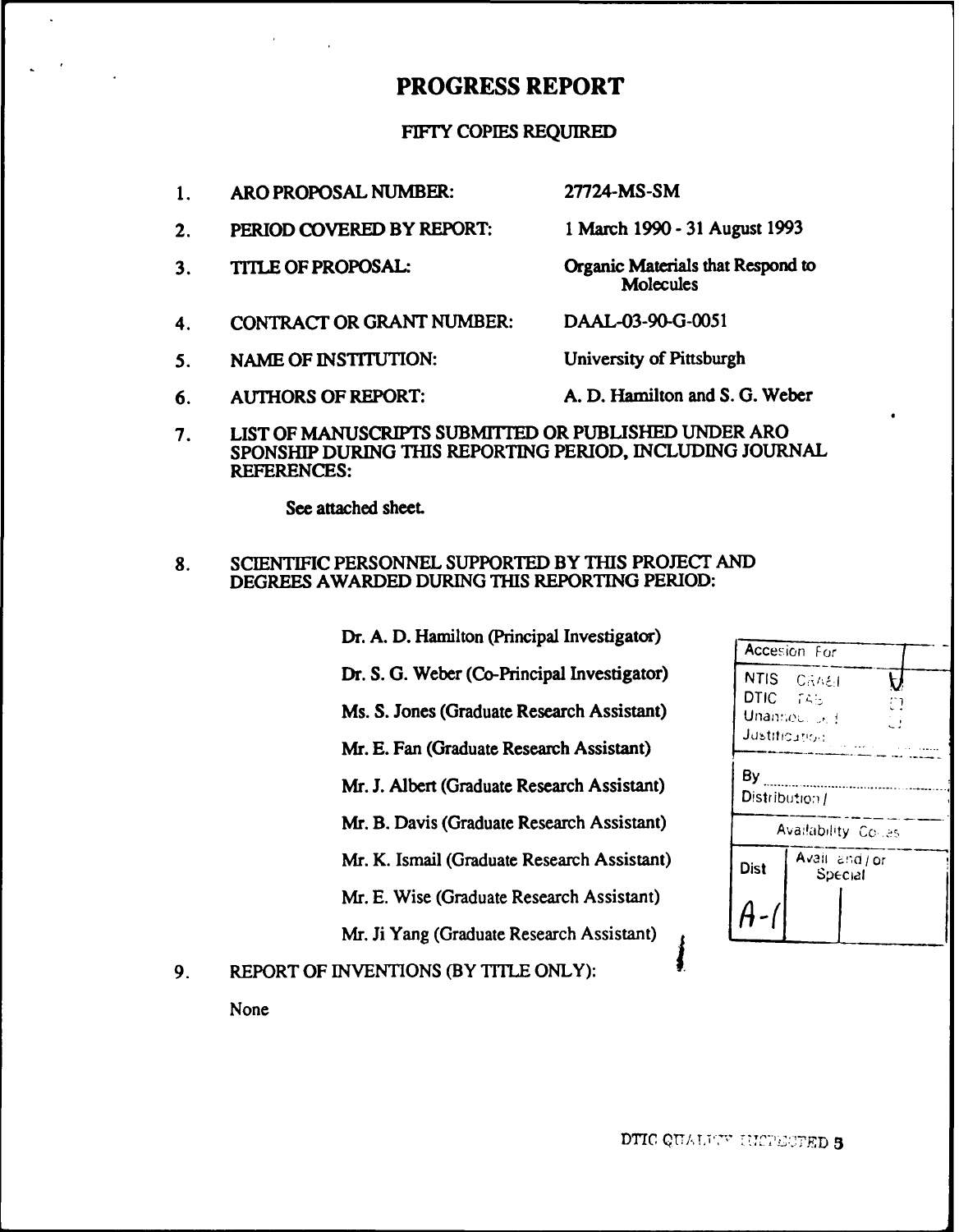## **LIST** OF MANUSCRIPTS SUBMITIED:

- 1. S. J. Geib, S. C. Hirst, C. Vicent, and A. D. Hamilton, "Molecular Recognition and the Design of Solid State Structures: Protonation Induced Conformational Change and Self Assembly of 2,6 Diamidopyridinium Phosphate:, J. Chem. Soc. Chem. Commun., 1283 (1991).
- 2. F. Garcia Tellado, S. J. Geib, S. Goswami and A. D. Hamilton, "Molecular Recognition in the Solid State: Controlled Assembly of Hydrogen Bonded Molecular Sheets", **J.** Am. Chem. Soc. 113, 9265 (1991).
- 3. **S.** C. Hirst, P. Tecilla, S. J. Geib, E. Fan and A. D. Hamilton "Molecular Recognition of Phosphate Esters: A Balance of Hydrogen Bonding and Proton Transfer Interactions", Isr. J. Chem. 32, 105 (1992).
- 4. **S.** J. Geib, C. Vincent, E. Fan, A. D. Hamilton, "Selbstorganisation zu einder Helix durch Wasserstoffbrückenbindung" Angew. Chemie, 105, 83 (1993). "A Self-Assembling Hydrogen Bonded Helix" Angew Chemie. Int. Ed., 32, 119 (1993).
- *5.* **S.** J. Geib, E. Fan, F. Garcia-Tellado, C. Vicent, and A. D. Hamilton, "Supramolecular Self-Assembly based on Directed Hydrogen Bonding" Polyme *Prepdnts* 34, 106-107 (1993).
- 6. A. D. Hamilton, E. Fan, S. Van Arman, S. J. Geib and J. Yang, "The Design of Artificial Receptors for Complexation and Controlled Aggregation" Proc. R. Soc. Lond. A., in press.
- 7. E. Fan, J. Yang, S. J. Geib, C. Vicent, F. Garcia-Tallado, P. Tecilla and A. D. Hamilton, "Supramolecular Self-Assembly based on Directed Hydrogen Bonding" Die Macromoleculare Chemie, in press.
- 8. Weber, S. G., Wise, E. T.; Hamilton, A. D.; Fan, E.; Vicent, C.; Tellado, F. G.; Geib, S. J., "Controlled Formation & Properties of Responsive Polymers", "Active Materials and Adaptive Structures", Knowles, G. **1,** Ed., 1992 pp. 32-39.
- 9. Wise, E. T.; Weber, S. G., "Quantitative Evaluation of a Smart Material: PVA-Borate Gelation and the Gel's Response to Diols" Polym. Prepr., 1993,34, 215-21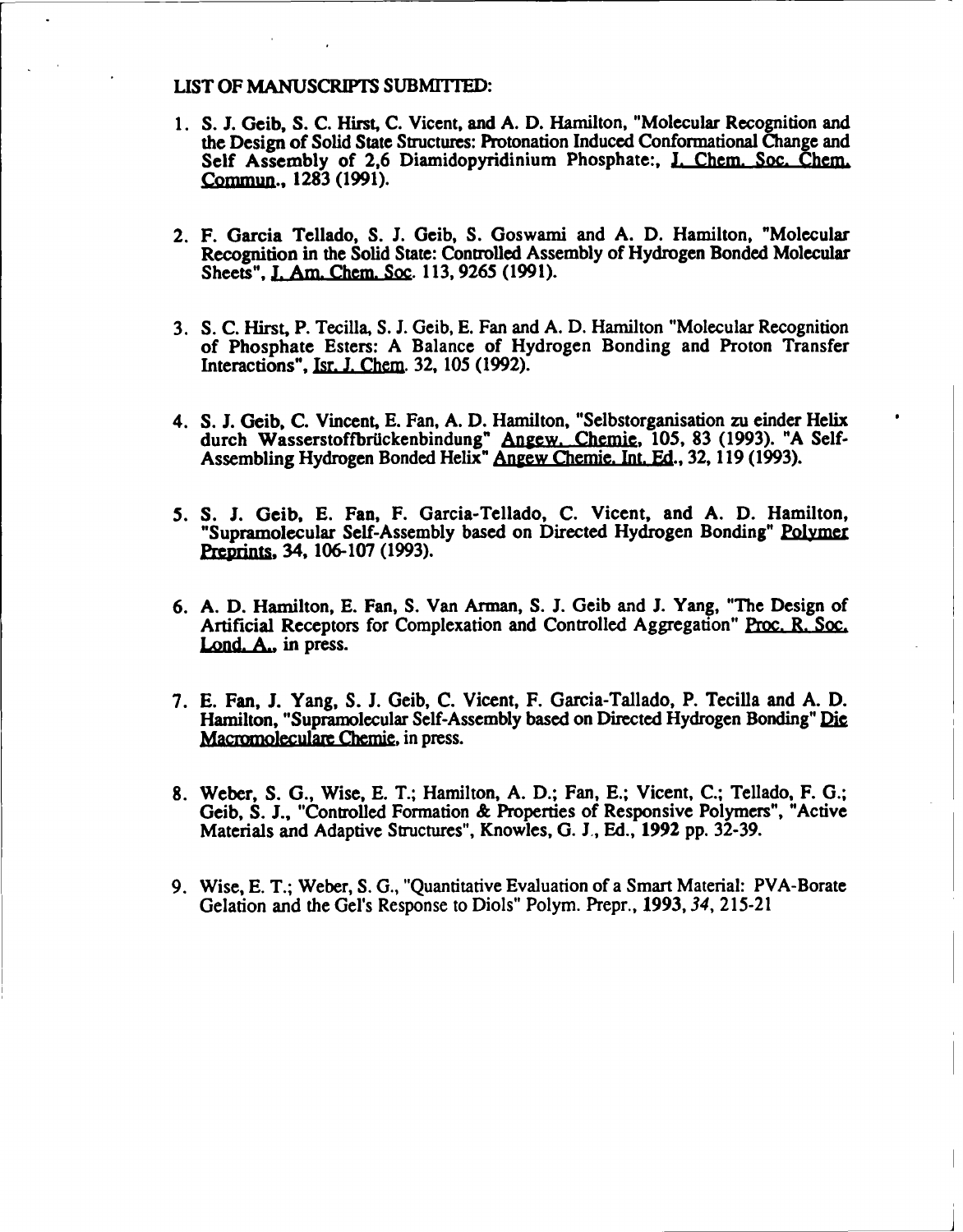Smart materials are materials that respond to their enviromnent. In the presence of a *stimulus,* they recognize and discriminate, and react to produce some useful effect. The stimulus may be physical or chemical. The overwhelming majority of the work that has been done in this field has been in the area of physically responsive materials. The *response* may be physical, e.g. changes in conductivity, absorptivity, or viscosity may result, or it may be chemical, e.g. selective binding, adsorption, or decomposition may occur.

Chemically responsive materials are our interest. The basis for the chemical sensitivity is molecular recognition and competitive binding. Materials that respond in a physical or chemical way to molecules can be employed in a variety of applications that require chemical selectivity.

This report proceeds in two sections. The ultimate goal is to design smart materials. This requires two parts. One is the design of the molecular recognition chemistry, and the other is the design of the response that the material will give when it is exposed to the species to which it is sensitive (which we will call and agonist). The first part of this report covers the control of material structure through the process of molecular recognition. The second part covers the quantitative aspects of the physical properties of chemically responsive materials.

# **1.** HYDROGEN BONDING CONTROL OF **SUPRAMOLECULAR SELF-ASSEMBLY**

### **1.1 SELF-ASSEMBLY IN THE** SOLID **STATE**

The designing or engineering of solid-state structures is much more advanced than corresponding aggregation studies in solution<sup>1</sup>. Detailed investigations of crystal packing patterns from X-ray data have led to the delineation of various rules to predict the hydrogen-bonding arrangements in single- and two-component crystals.<sup>2,3</sup> However there remains a strong need for hydrogen bonding motifs that form predictable arrays between subunits irrespective of the size and shape of the spacer groups. Such persistent H-bond networks would allow not only the more reliable prediction of solid state structures but also the construction of materials with a controlled positioning of potentially photo- or redox-active groups. Whitesides<sup>4</sup> and Lehn<sup>5</sup> have used the association of melamine and barbiturates to form hydrogen-bonded molecular tapes that maintain their basic structural features with different substituents on the two binding components. Our own work6 has shown that the interaction between dicarboxylic acids and bis-acylaminopyridines is a strong and general one that survives in the solid state despite changes in subunit structure.

#### 1.1.1 BASED ON HYDROGEN-BONDED RIBBONS

Protonation of diacylaminopyridine 1 with diarylphosphoric acid causes a  $180^{\circ}$ rotation around the C-N bond and formation of two intramolecular hydrogen bonds between the pyridinium-NH and CO groups. This directs the amide-NH groups outward to form two intermolecular H-bonds with bridging diarylphosphates. The resultant cocrystal takes up a ribbon structure with the pyridinium-phosphate hydrogen bond network at its core (Figure 1). This ordered arrangement leads to a segregation of anions and cations to opposite sides of the ribbon and recurs with other phosphate components including chiral binaphthyl phosphates.<sup>6</sup>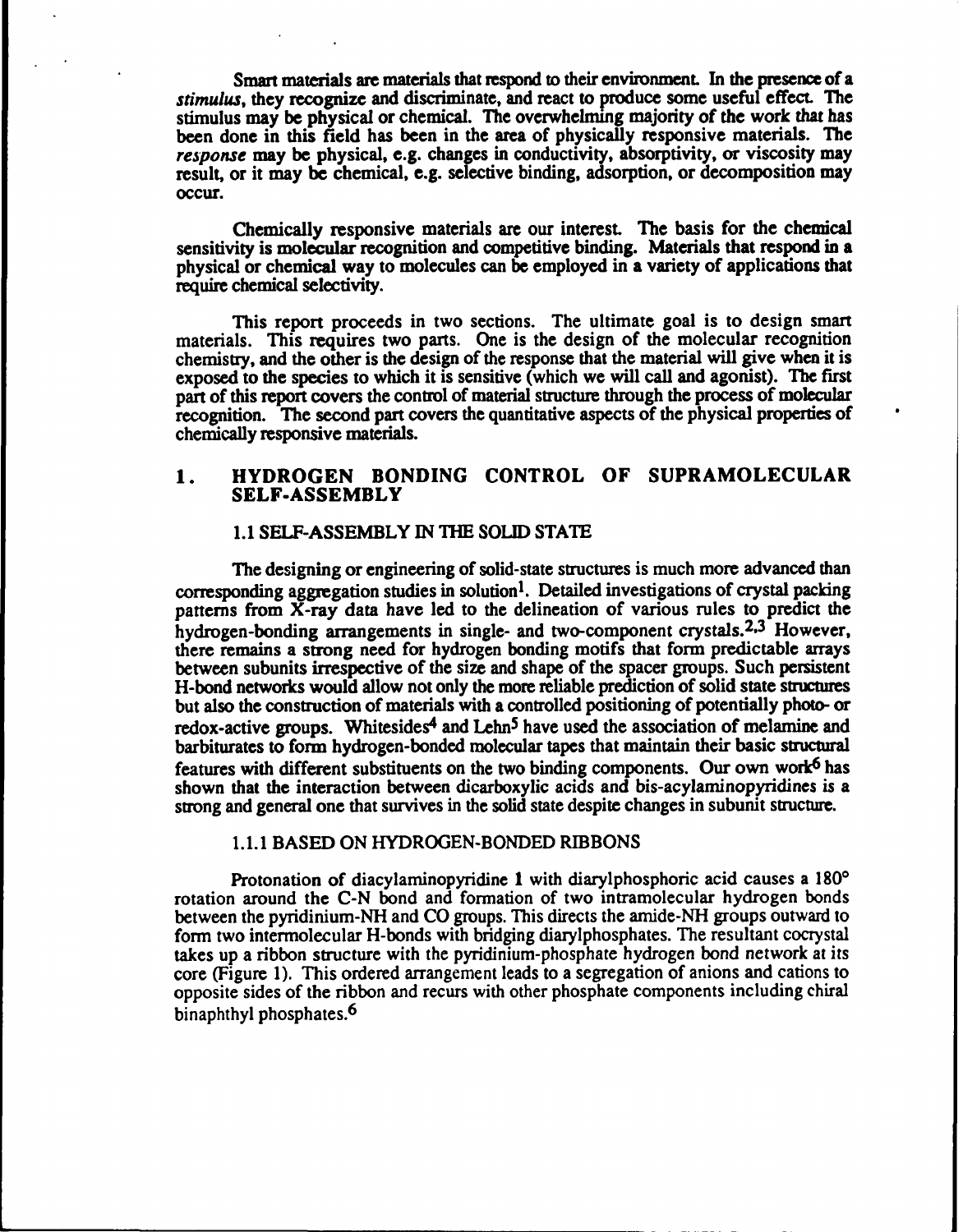

## Figure 1

#### 1.1.2 BASED ON HYDROGEN-BONDED SHEETS

The common translational H-bonded packing of diamides<sup>3</sup> can be induced to interpose a second component by incorporating strong bidentate interactions between the crystal partners. We have shown that the 2-acylaminopyridine/carboxylic acid pair provides a stronger interaction than the single hydrogen bond between simple diamides and can lead to polymeric aggregates as in Figure 2. This represents an elongated molecular sheet whose dimensions are imposed by the hydrogen-bonding network and the relative size match of the alternating components. Figure  $\overline{3}$  shows the complex formed between biphenyldiamide 2 and



1,12-dodecanedicarboxylic acid. An almost flat sheet structure is taken up with a **730** slip or tilt angle between the polymethylene chains and the horizontal (defined by a line drawn through the pyridine-N atoms). This H-bonding motif is dominant and is retained despite changes in size of the molecular components. Indeed, the extent of the slip angle can be varied in a systematic and predictable way by changing the size matching of the diamide and diacid. Shortening the diamide spacer from biphenyl to naphthyl  $(=2.2\text{Å shorter})$  leads to a decrease in the slip angle to  $60^\circ$  (Figure 4). A subsequent shortening of the diacid to 1,8-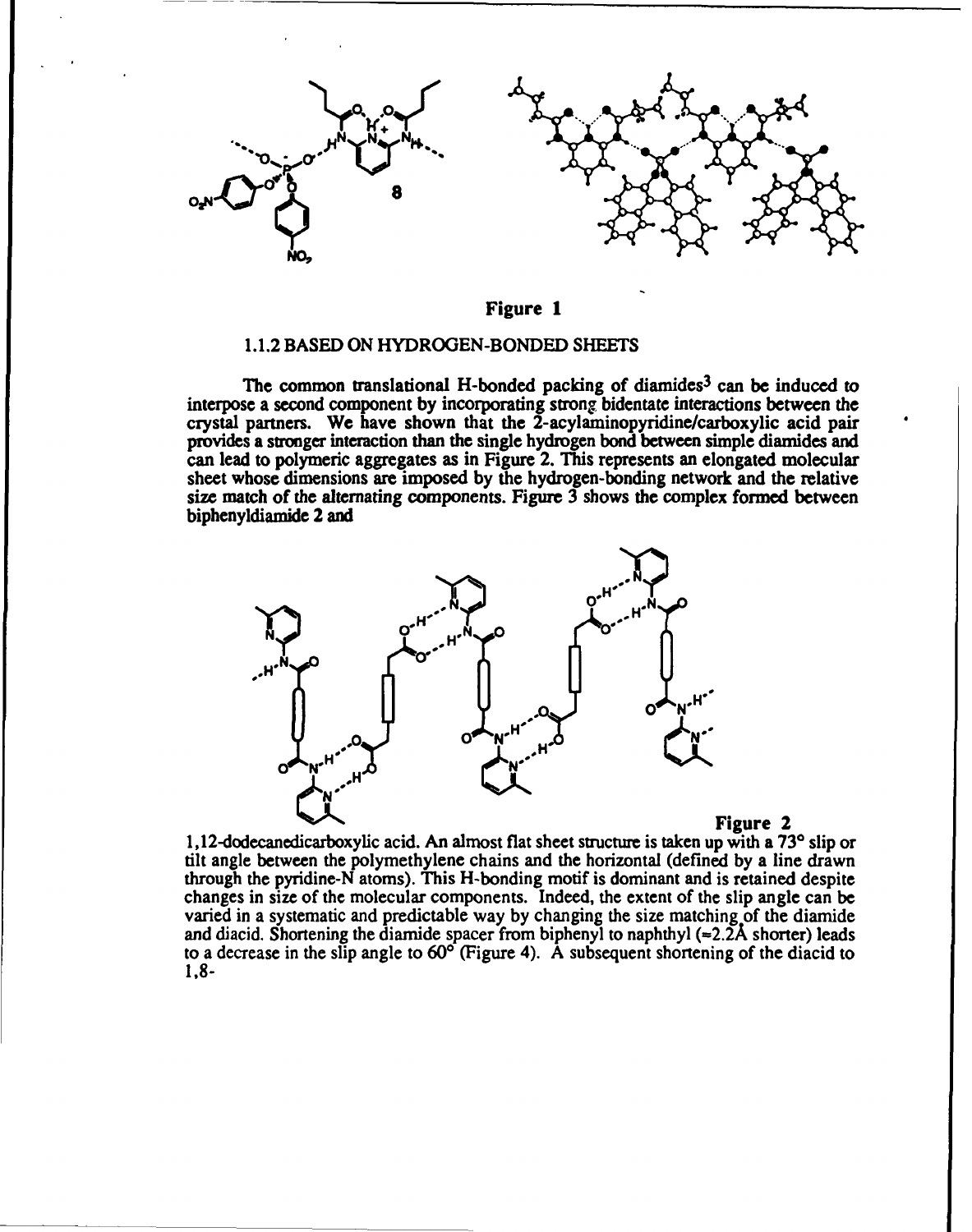

octanedicarboxylic acid increases the slip angle to the point where the two subunits are well-matched and the angle is **=90°** ( Figure *5).* In this work we have identified a recurring hydrogen bond packing pattern that survives changes in the component structure. Such persistent motifs can form the basis of a wide range of functional and redox active polymeric aggregates.1



Figure 4



Figure *5* 1.1.3 BASED ON HYDROGEN-BONDED HELICES

The bis-amide 3 formed from 2-aminopicoline and isophthalic acid is also expected to form polymeric aggregates with dicarboxylic acids of the types similar to that seen in Figures 7-10. However, when 3 takes a convergent conformation of the two aminopyridines (as shown) two carboxylic acids can only bind in a non-planar or helical manner (as shown in 5). Propagation of this arrangement would lead to an extended, selfassembled helix. The complex between 3 and pimelic acid shows precisely this remarkable structure. A helix is formed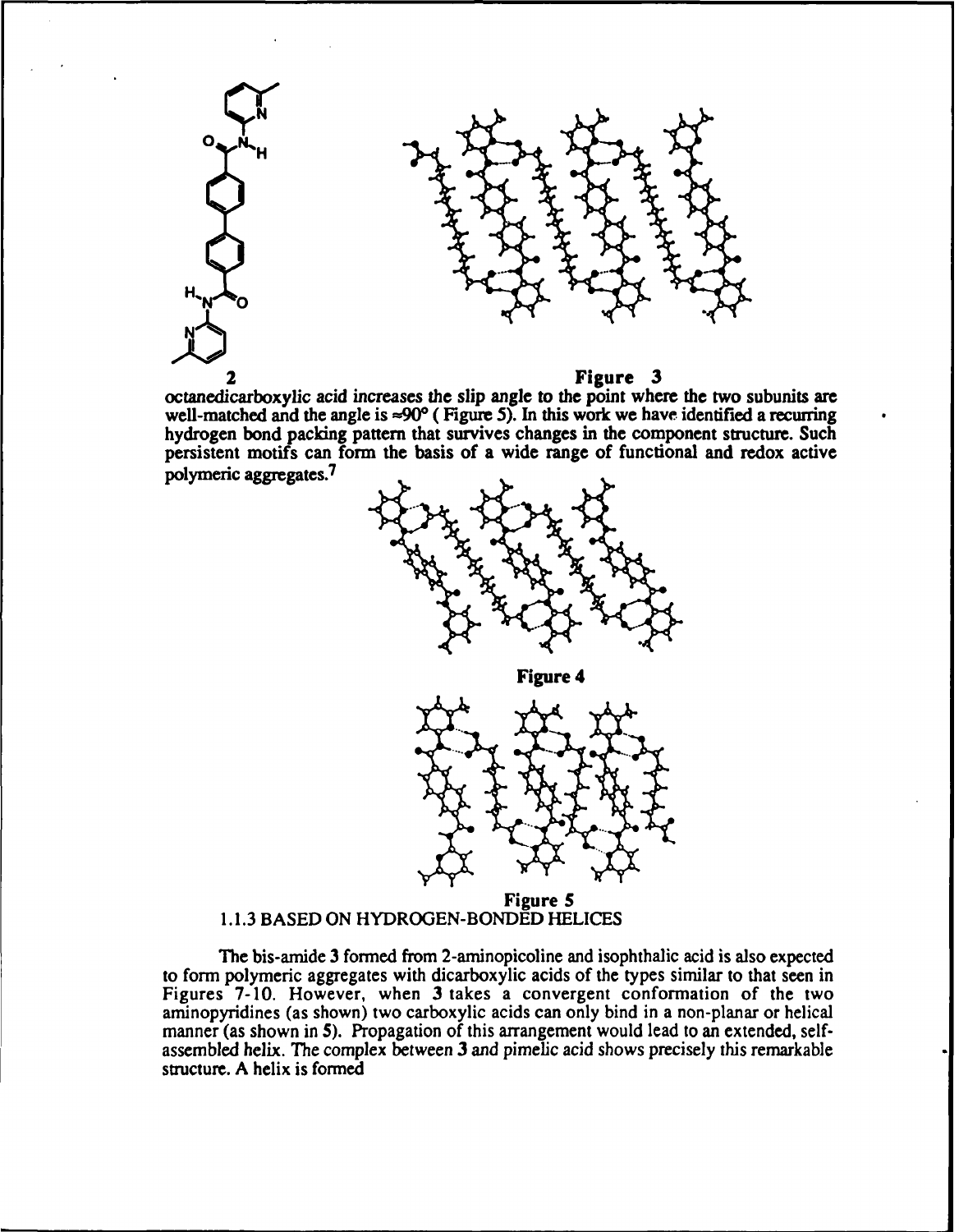



composed of alternating receptor-diacid components (Figure 6). Each molecule of 3 stacks parallel to the one above and the one below with an interplane distance of almost 8A. A critical stabilizing feature in the crystal is the intercalation of the isophthaloyl rings of one helix into the space between the receptors in a second helix. This intercalation can only occur if there is sufficient distance between the isophthaloyl planes. The interplane distance will be controlled by the length of the diacid and shortening the diacid should eliminate the possibility of intercalation stabilization of the crystaL



Figure 6. Stereoview of helical complex between 4 and pimelic acid.

Quantitative aspects of the physical properties of chemically responsive materials. For this part of the study, large quantities of material were required. The synthetic products described above are quite valuable, so we sought an available material which would undergo an easily and reproducibly measurable physical change upon exposure to an agonist. Deuel had noted as early as 1948 that aqueous gels formed from the reaction between borate ion and poly(vinyl alcohol) were liquified by exposure to, for example, fructose but not by exposure to sucrose.<sup>8</sup> This is an ideal, if simple, model for a smart material.

Our eventual goal is the prediction of material properties based on the concentrations of the material's components and the concentration of the agonist. As a starting point, we wish to have a quantitative understanding of the properties of the material in the absence of agonist.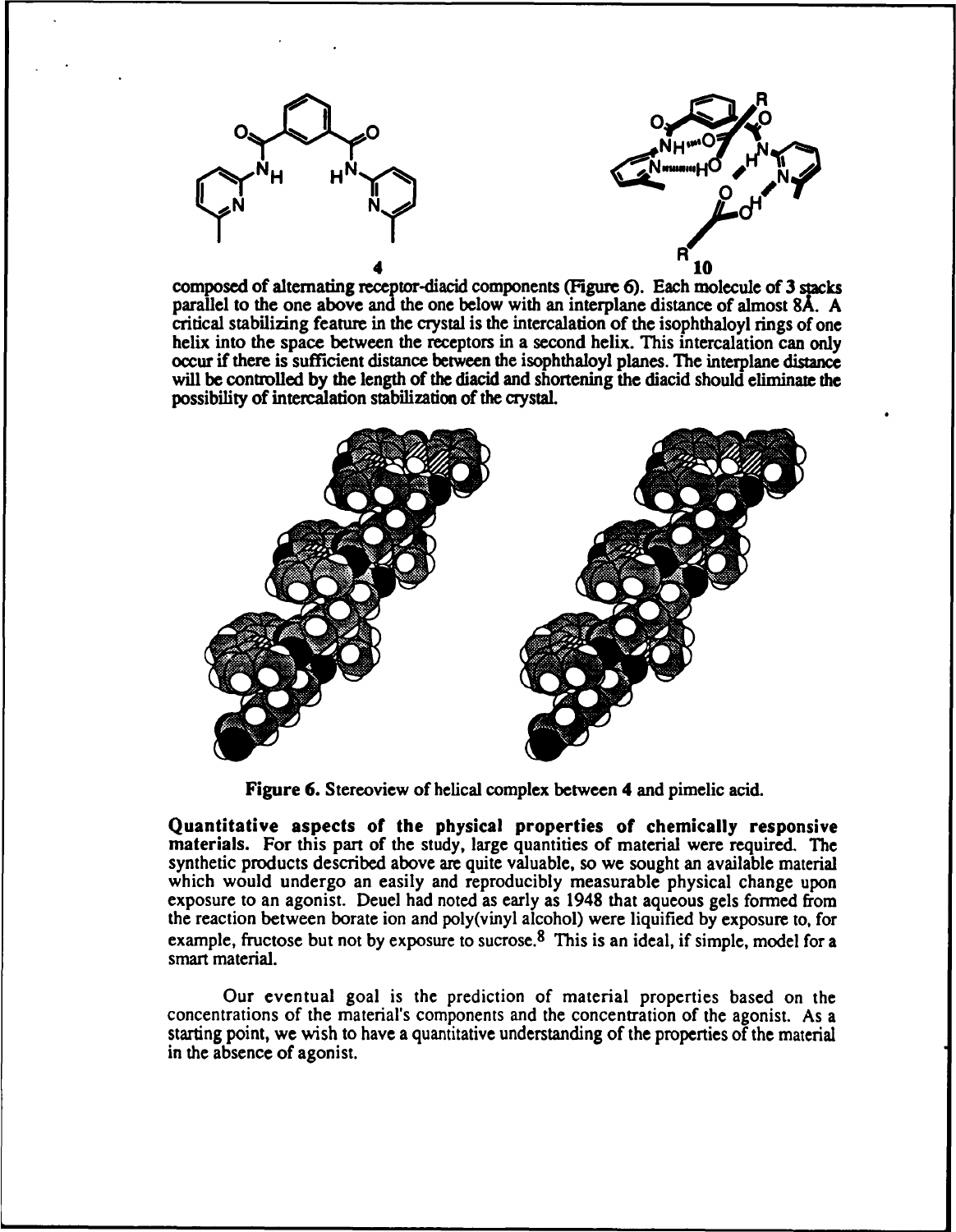Gel Chemistry. Borax (Na<sub>2</sub>B<sub>4</sub>O<sub>7</sub>.10H<sub>2</sub>O) is one component of the system. At low concentrations  $\leq 0.03$  M) borax hydrolyzes in water to give a boric acid/borate buffer.<sup>9</sup>

$$
B(OH)_3 + 2H_2O \implies B(OH)_4 - H_3O^+ \qquad pK_a = 9.2 \tag{1}
$$

Because our solutions are buffered at pH 10, the borate ion is the predominant species. Low molecular weight polyalcohols possessing a  $cis-1,2$  or a  $cis-1,3$  diol configuration (D) may bind borate, B<sup>-</sup>, (or boric acid, BH) to form 1:1 complexes (monodiols, BD<sup>-</sup>) and 2:1 polyol/borate complexes (didiols,  $BD_2^-$ ).<sup>8-15</sup>

 $B^+ + D \implies BD^+$  *K<sub>1</sub>* = [BD<sup>-</sup>]/([B<sup>-</sup>][D]) (2)

$$
BD^+ + D \iff BD_2^- \qquad K_2 = [BD_2^{\bullet}]/([BD^{\bullet}][D]) \tag{3}
$$

$$
B^+ + 2D \iff BD_2^- \qquad K_{12} = (BD_2^-]/((B^-)[D]^2) \tag{4}
$$

Sugar-borate complex stability depends upon the configuration of the sugar (carbonyl or annular form), the number of hydroxyl groups on the sugar, and the presence of substituents on the sugar.<sup>12</sup> Finally, the addition of simple polyols to either boric acid or borax results in substantial pH reductions in unbuffered solutions. 10

The interaction of polymeric polyols with the tetrahedral borate ion is not as well understood as is the case for low molecular weight polyols. The adjacent oxygens of the dominant 1,3-diol structure in PVA attach to boron to form monodiols and didiols (it is agreed by most<sup>11,13,16,17</sup> that PVA and other high molecular weight polysaccarides form only monodiols with boric acid). $8-11,13,16-20$ 

A total of 77 PVA-borate samples were prepared for viscosity measurements or boron determination. Of these 77, nine were gels, 39 were two-phase systems, and 29 were liquids. Compositions that yielded either a gel or two phases at the lowest boron concentration for each corresponding polymer concentration were plotted on a concentration matrix and the connecting lines were smoothed. Figure 7 shows the state of the resulting system as a function of boron concentration and diol concentration (polymer concentration is given in units of diol concentration because it is the diol that coordinates with borate). At low concentrations of each component, the solution is viscous. Gel formation is observed when a certain diol concentration is reached. At relatively high concentrations of boron, two-phases are formed; an elastic material separates from a relatively inviscid liquid. These materials will be studied in the future.

Figure 8 illustrates the viscosity as a function of component concentration. Viscosity measurements from twenty-three samples ranging in concentration from 0.129- 0.258 M diol and from 0.840-2.38 mM boron were fit with a second order linear regression. The polynomial equation used to construct the graph is as follows:

 $ln(\eta) = 4.63 - (23.83*D) - (4.28*B) + (21.69*D*B)$  $+(41.81*D<sup>2</sup>)+(0.50*B<sup>2</sup>)$  (7)

where  $\eta$  is the viscosity in cp, D is the diol concentration in M, and B is the boron concentration in mM (adjusted R-square value=0.939; standard error for the coefficient of D=10.5, the coefficient of B=1.42, the coefficient of  $D^*B=3.37$ , the coefficient of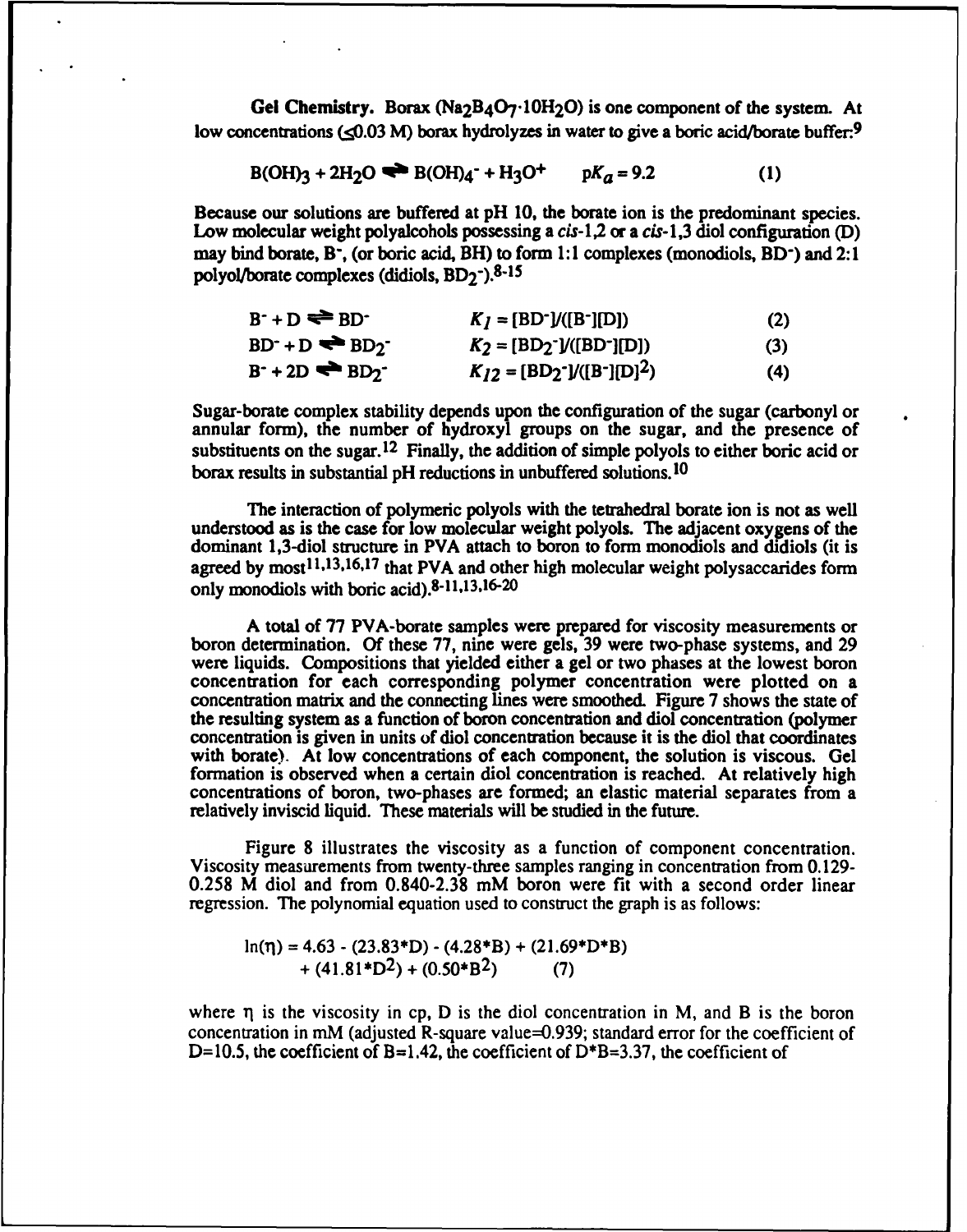

# Figure 7 and 1980 and 1980 and 1980 and 1980 and 1980 and 1980 and 1980 and 1980 and 1980 and 1980 and 1980 and 1980 and 1980 and 1980 and 1980 and 1980 and 1980 and 1980 and 1980 and 1980 and 1980 and 1980 and 1980 and 19

 $D^2$ =24.4, and the coefficient of B<sup>2</sup>=0.378). The lower plateau corresponds to the gel region where viscosity is greater than 64 cp; the higher plateau corresponds to the twophase region. The plateau heights are arbitrarily positioned along the ordinate. Viscosity increases significantly with boron concentration and diol concentration.

The determination of boron in equilibrium with the polymer in the dialysis experiments allows the equilibrium constants defined in equations 2 and 4 to be calculated. Substitution and rearrangement of the equation derived from simple mass balance gives

$$
B_t = B_f + BD^+ + BD_2^- = B_f + K_I^*B_f^*D + K_{I2}^*B_f^*D^2
$$
  
= B\_f(1 + K\_I^\*D + K\_{I2}^\*D^2) (8)

so

 $B_t/B_f - 1 = B_b/B_f = K_I * D + K_{I2} * D^2$  (9)

Here,  $B_t$  is the total boron concentration and  $B_f$  is the free boron concentration (free borate concentration plus free boric acid concentration). D is in excess.  $K_I$  and  $K_{I2}$  were obtained by regressing the data on D and  $D^2$ . The value calculated for  $K_I$  is 3.22 (standard error 1.83), and the value for  $K_{12}$  is 2.13 (standard error 5.78); the adjusted R-square value is 0.716. Note that  $K_{12}$ , which governs crosslinking, is not significant. The simple mass balance situation may be inappropriate as will be explained in the discussion section.

We have developed a simple model that accomodates the well-understood small molecule formalism, but applies it to the polymer case in a way that is physically reasonable but distinct from the small molecule case.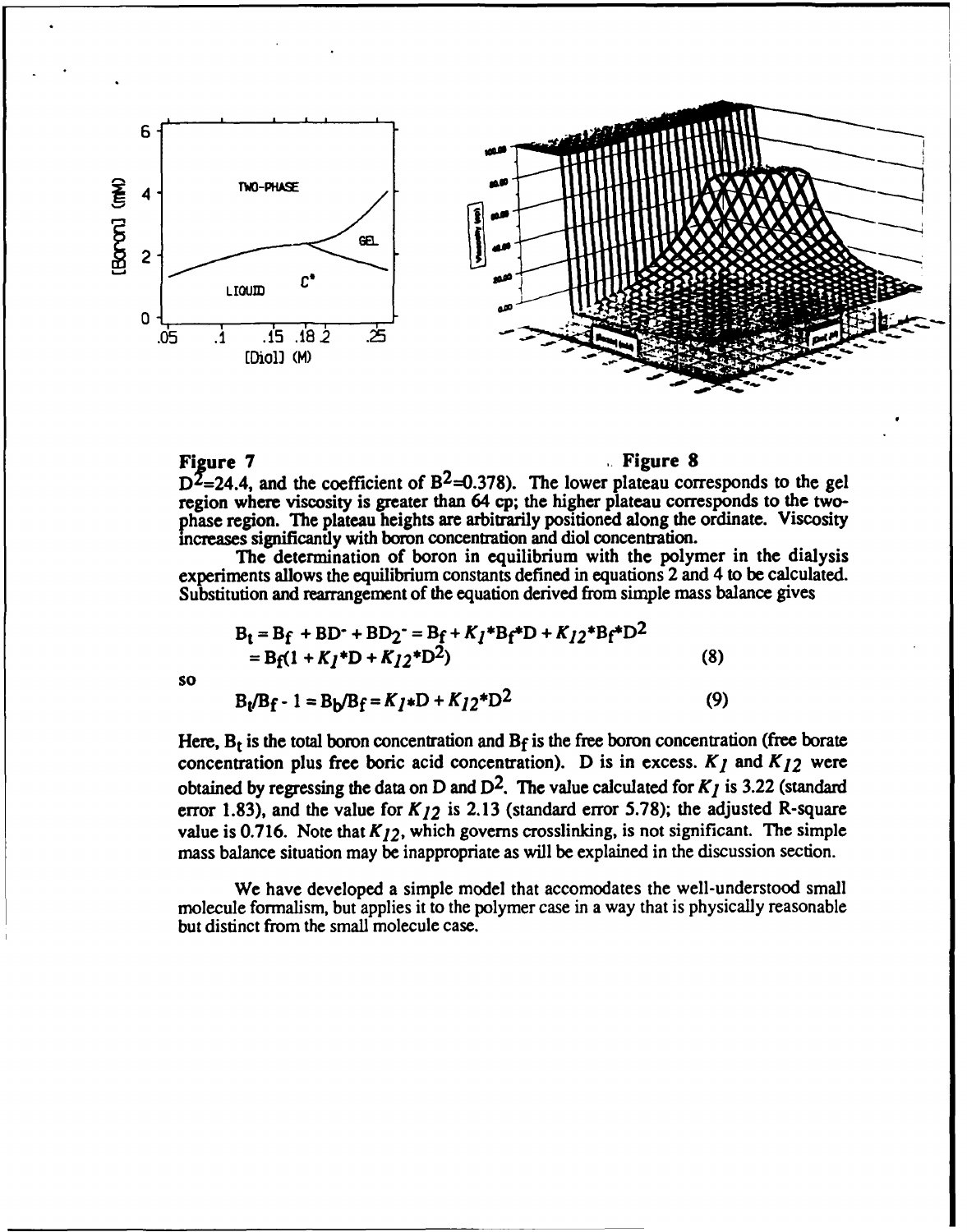#### Figure 9

The essential feature of the model is that the reaction's left hand side represents two polymer chains that are separated by their equilibrium distance, which is dependent on the polymer concentration. When borate ion crosslinks the chains, they are at the same distance apart after crosslinking as they were before crosslinking (lower panel in Figure 9). In contrast, in the small molecule case, the equilibrium distance between the species being crosslinked decreases upon crosslinking (upper panel). Borate crosslinks polymer chains that are already close enough to be in contact. The polymer solution is preorganized, in a sense, to accept the borate crosslink.

The model bears a resemblance to micelle partitioning. The borate is viewed as partitioning among three volumes of solvent: polymer free solvent, solvent associated with single polymer chains, and solvent associated with regions in which the sphere of gyration of two polymer chains overlaps. The distribution coefficient depends only on the volumes of the three regions. Once the borate ion is in either of the regions containing a polymer chain, it can bind as a monodiol, as an intramolecular didiol, or as an intermolecular didiol. The binding depends on the polymer concentration in each region, but this is not related to the mass per volume concentration of the polymer, rather it is related to the solvent swollen molar volume of the polymer. The influence of polymer concentration arises through the change in the three volumes.

The behavior of the polymer as a ligand is quite different from the behavior of a small molecule. This contrast stems from the fact that the diols are connected on the polymer chain. Figures 10 and 11 illustrate the difference between the simple mass balance situation and the model. The concentration of monodiol is proportional to diol concentration in both cases, while didiol dependence on ligand concentration is shown only





Figure **10** Figure **11**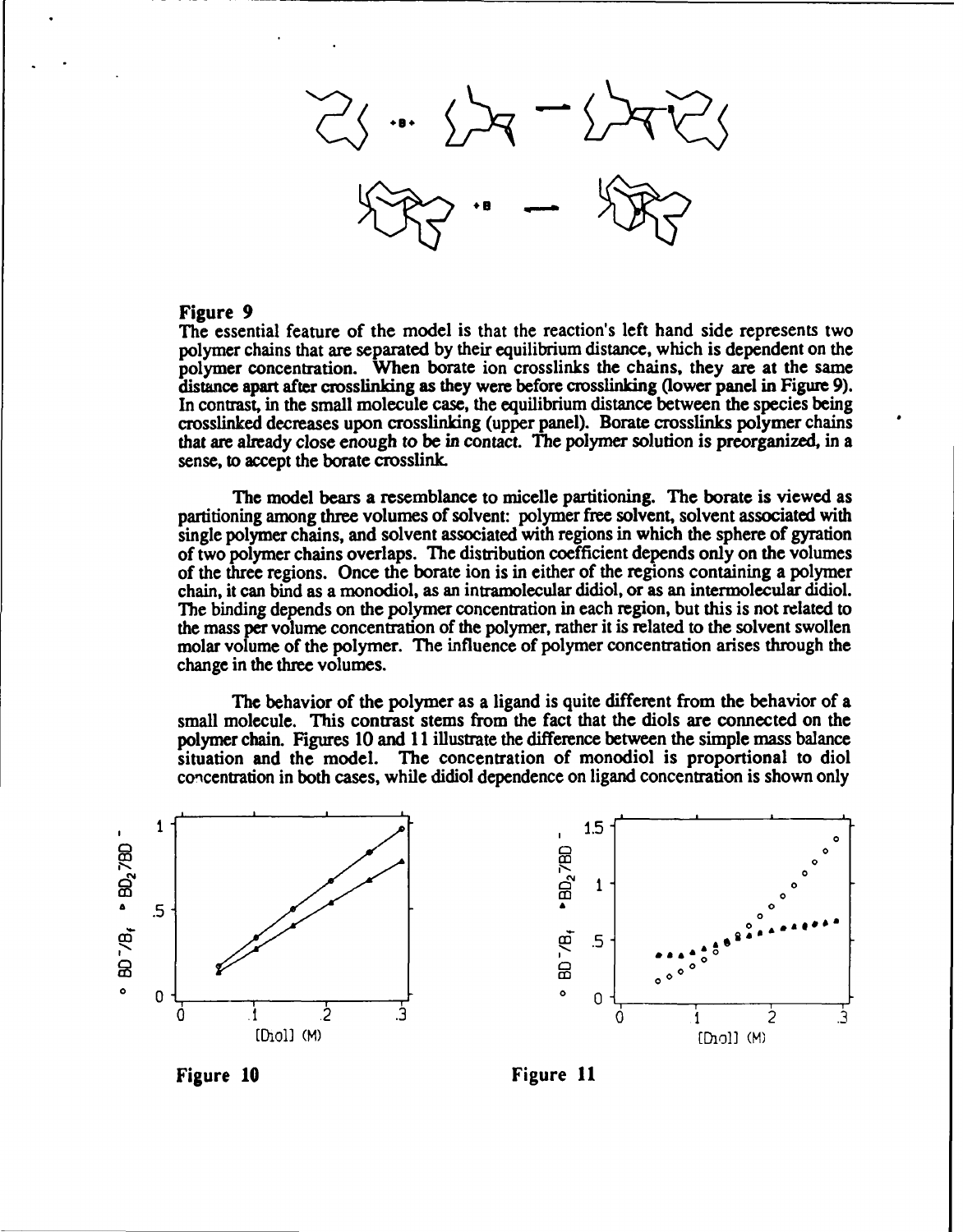in the case represented in equations 2-4. The formation of 2:1 complexes as predicted by the model seems to follow the experimental behavior observed by Pezron et  $al$ .<sup>21</sup> The model shows that effects from local polymer concentration may be significant. In a dilute solution, it is highly probable that a 1:1 complex will react with a site on its own chain to form a 2:1 intramolecular crosslink. But in a more concentrated polymer solution where polymer/solvent sphere overlap occurs, the monodiol does not distinguish between a diol site on the same or another polymer chain; an increase in intermolecular complexes results. Thus, as Figure 11 shows, at low polymer concentrations  $BD_2$ - $/BD$ - appears constant and independent of the global diol concentration.  $BD_2^-/BD^-$  increases at polymer concentrations usually greater than **C\*.**

Because we were able to determine free boron concentration experimentally, it is possible to compare these data with the predicted. Figure 12 shows that there is good agreement between theory and experiment.

Figure 13 shows the prediction of the gel point in the sol-gel transition from the theory. Excellent agreement is obtained.

Thus, we have established a simple, quantitative model for polymeric solutions that interact through a dimeric crosslinker.